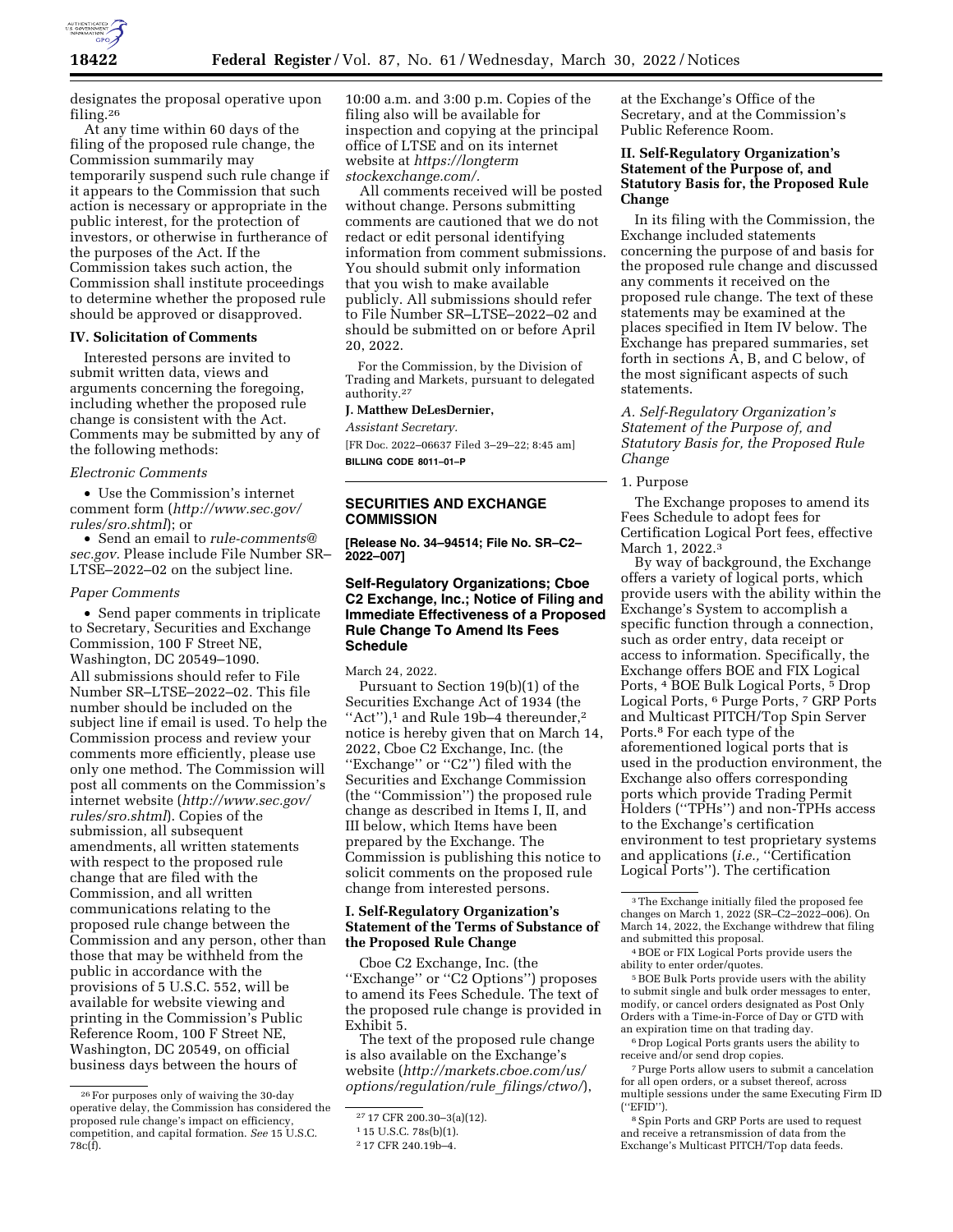environment facilitates testing using replicas of the Exchange's production environment process configurations which provide for a robust and realistic testing experience. For example, the certification environment allows unlimited firm-level testing of order types, order entry, order management, order throughput, acknowledgements, risk settings, mass cancelations, and purge requests. Historically, the Exchange has not assessed fees for Certification Logical Ports. The Exchange now proposes to establish a monthly fee for Certification Logical Ports. Particularly, the Exchange proposes to adopt a monthly fee of \$250 per Certification Logical Port. However, the Exchange notes that it will continue to offer free of charge one Certification Logical Port per logical port type offered in the production environment (*i.e.,*  BOE, FIX, BOE Bulk, Drop Logical, Purge, GRP and Multicast PITCH/Top Spin Server Ports) to each TPH or non-TPH, as applicable. Any additional Certification Logical Ports will be assessed \$250 per month per port.9 The Exchange notes that purchasing additional Certification Logical Ports is voluntary and not required in order to participate in the production environment, including live production trading on the Exchange. Additionally, TPHs and non-TPHs are not required to purchase any particular production logical port in order to receive a corresponding Certification Logical Port free of charge.10 Further, the Exchange also notes that other exchanges similarly assess fees related to their respective testing environments.11

Lastly, the Exchange does not intend to prorate Certification Logical Ports for the first month of service and intends to make this clear in the notes section under the Logical Connectivity Fees section of the Fees Schedule.

#### 2. Statutory Basis

The Exchange believes the proposed rule change is consistent with the Securities Exchange Act of 1934 (the

10For example, a TPH may obtain a Certification Purge Port free of charge, even if that TPH has not otherwise purchased a Purge Port for the live production environment. Certification Logical Ports are not automatically enabled for each User, but rather must be proactively requested by users.

11*See e.g.,* Nasdaq Stock Market LLC, Equity 7, Pricing Schedule, Section 130. *See also* MIAX Options Exchange Fee Schedule, Section 4, Testing and Certification Fees.

"Act") and the rules and regulations thereunder applicable to the Exchange and, in particular, the requirements of Section 6(b) of the Act.<sup>12</sup> Specifically, the Exchange believes the proposed rule change is consistent with the Section 6(b)(5) 13 requirements that the rules of an exchange be designed to prevent fraudulent and manipulative acts and practices, to promote just and equitable principles of trade, to foster cooperation and coordination with persons engaged in regulating, clearing, settling, processing information with respect to, and facilitating transactions in securities, to remove impediments to and perfect the mechanism of a free and open market and a national market system, and, in general, to protect investors and the public interest. Additionally, the Exchange believes the proposed rule change is consistent with Section  $6(b)(4)$  of the Act,<sup>14</sup> which requires that Exchange rules provide for the equitable allocation of reasonable dues, fees, and other charges among its Trading Permit Holders and other persons using its facilities.

As noted above, the Exchange's certification environment provides a robust and realistic testing experience using a replica of the Exchange's production environment process configurations. This environment enables market participants to manage risk more effectively through testing software development changes in certification prior to implementing them in the live trading environment, thereby reducing the likelihood of a potentially disruptive system failure in the live trading environment, which has the potential to affect all market participants. As such, the Exchange believes it's reasonable to adopt a Certification Logical Port fee as it better enables the Exchange to continue to maintain and improve its testing environment, which the Exchange believes serves to improve live production trading on the Exchange. The Exchange also believes the proposed Certification Logical Port fee is reasonable because while such ports will no longer be completely free, TPHs and non-TPHs will continue to be entitled to receive free of charge one Certification Logical Port for each type of logical port that are currently offered in the production environment. Notably, the Exchange believes one Certification Logical Port per logical port type will be sufficient for most users and indeed anticipates that the majority of users will not purchase additional

Certification Logical Ports. More specifically, while the Exchange has no way of predicting with certainty the impact of the proposed changes, it anticipates approximately 29% of Users to be assessed fees for Certification Logical Ports (*i.e.,* request Certification Ports in excess of the Certification Logical Ports provided free of charge). For those users who wish to obtain additional Certification Logical Ports based on their respective business needs, they are able to do so for a modest fee. Indeed, the proposed fee is lower than the fees assessed for the corresponding logical ports used in the Exchange's production environment.15 Additionally, the Exchange notes other exchanges similarly assess fees relating to their respective testing environments.16 Further, the decision to purchase additional ports is optional and no market participant is required or under any regulatory obligation to purchase excess Certification Logical Ports in order to access the Exchange's certification environment.17

The Exchange believes the proposed fee is also equitable and not unfairly discriminatory because it applies uniformly to all market participants that choose to obtain additional Certification Logical Ports. The Exchange also believes the proposed fee is reasonable, equitable and not unfairly discriminatory because it is designed to encourage market participants to be efficient with their respective Certification Logical Port usage. Without some sort of fee for its Certification Logical Ports, the Exchange believes that TPHs and non-TPHs may be less efficient in testing their systems, potentially resulting in excessive time and resources being consumed by the Exchange in supporting testing and certifying TPHs and non-TPHs to the detriment of all market participants as Exchange resources are diverted away from other trading operations. Additionally, similar to its production environment, the Exchange's certification environment does not have unlimited system capacity to support unlimited testing. As such, the proposed

<sup>9</sup>For example, if a TPH maintains 3 FIX Certification Logical Ports, 1 Purge Certification Logical Port, and 1 set of Multicast PITCH Spin Server Certification Logical Port, the TPH will be assessed \$500 per month for Certification Logical Port Fees (*i.e.,* 1 FIX, 1 Purge and 1 set of Multicast PITCH Spin Server Certification Logical Ports  $\times$  \$0 and 2 FIX Certification Logical Ports × \$250).

<sup>12</sup> 15 U.S.C. 78f(b).

<sup>13</sup> 15 U.S.C. 78f(b)(5).

<sup>14</sup> 15 U.S.C. 78f(b)(4).

<sup>15</sup>*See* C2 Options Fees Schedule, Logical Connectivity Fees.

<sup>16</sup>*See e.g.,* Nasdaq Stock Market LLC, Equity 7, Pricing Schedule, Section 130. *See also* MIAX Options Exchange Fee Schedule, Section 4, Testing and Certification Fees.

<sup>17</sup>Although many Users use Certification Logical Ports on a daily basis, the Exchange notes frequency of use of Certification Logical Ports varies by User and depends on a User's business needs. To the extent a User purchases additional Certification Logical Ports and its respective needs change or it determines it no longer wishes to maintain excess Certification Logical Ports, the User is free to cancel such ports for the following month(s).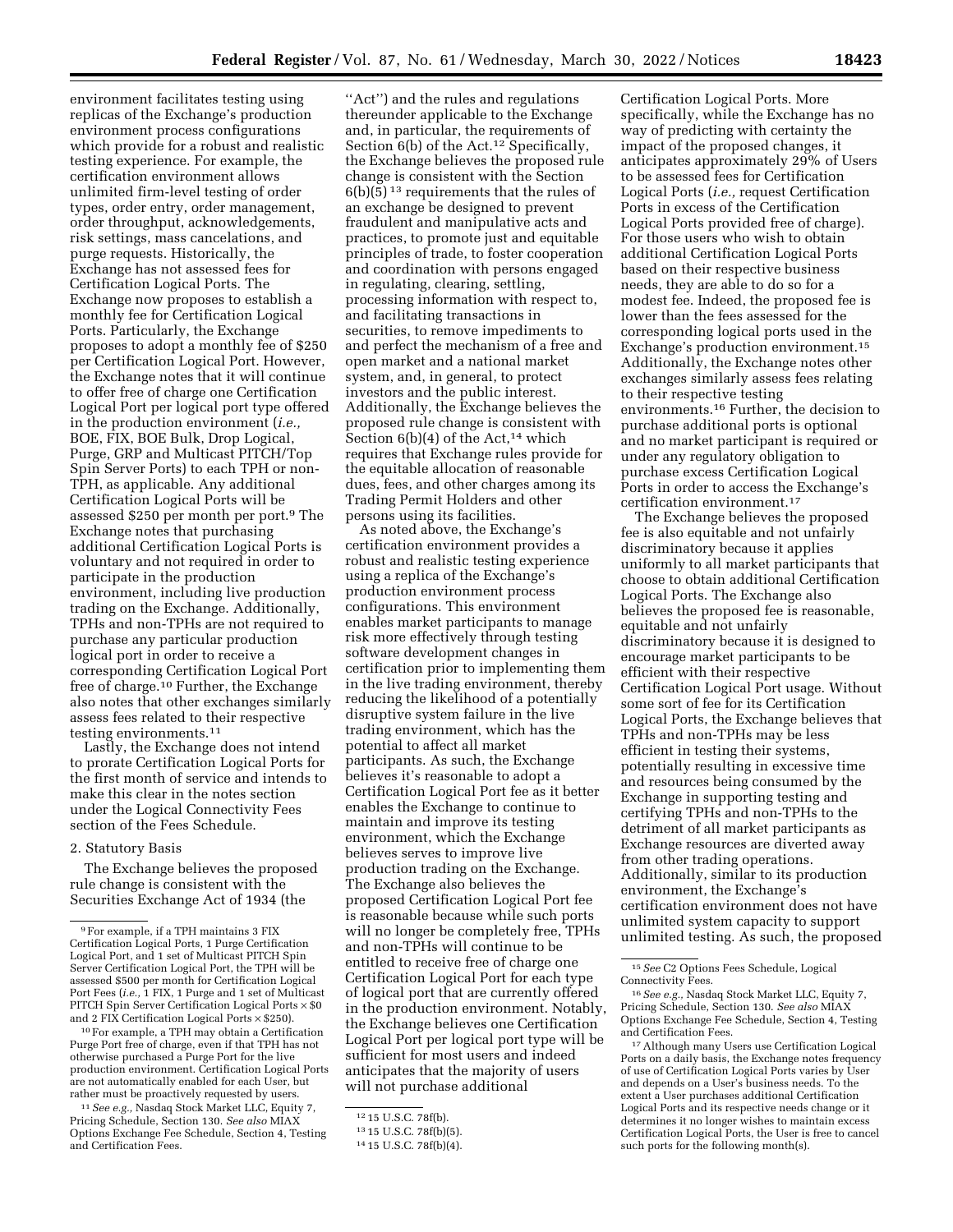fee structure also ensures that firms that use the most capacity pay for that capacity, rather than placing that burden on market participants that have more modest needs. The Exchange lastly believes that its proposed fee is aligned with the goals of the Commission in facilitating a competitive market for all firms that trade on the Exchange and of ensuring that critical market infrastructure has ''levels of capacity, integrity, resiliency, availability, and security adequate to maintain their operational capability and promote the maintenance of fair and orderly markets.'' 18

#### *B. Self-Regulatory Organization's Statement on Burden on Competition*

The Exchange does not believe that the proposed rule change will impose any burden on intramarket or intermarket competition that is not necessary or appropriate in furtherance of the purposes of the Act. The Exchange does not believe that the proposed rule changes in connection with surcharge [sic] fees will impose any burden on intramarket competition because as the proposed change applies uniformly to all market participants. The Exchange does not believe that the proposed rule change will impose any burden on intramarket competition because as the proposed change applies uniformly to all market participants. Additionally, the Exchange does not believe that the proposed fee creates an undue burden on competition because the Exchange will continue to offer free of charge one Certification Logical Port per each logical port type offered in the production environment. Although the Exchange now proposes to charge users for additional Certification Logical Ports, the Exchange believes without some sort of fee assessed for excess Certification Logical Ports, TPHs and non-TPHs may be less efficient in testing their systems, potentially resulting in excessive time and resources being consumed by the Exchange and also potentially impacting the certification environment's capacity thresholds. The proposed fee structure therefore would ensure that market participants that pay the proposed fee are the ones that demand the most resources from the Exchange. Also as discussed, the purchase of additional ports is optional and based on the business needs of each market participant. Moreover, such market participants will continue to benefit

from access to the certification environment, which the Exchange believes provides a robust and realistic testing experience via a replica of the production environment.

The Exchange does not believe that the proposed rule changes will impose any burden on intermarket competition that is not necessary or appropriate in furtherance of the purposes of the Act. Particularly, the proposed change applies only to the Exchange's certification environment. Additionally, the Exchange notes that it operates in a highly competitive market. TPHs have numerous alternative venues that they may participate on and direct their order flow, including 15 other options exchanges, as well as off-exchange venues, where competitive products are available for trading. Indeed, participants can readily choose to send their orders to other exchange, and, additionally off-exchange venues, if they deem overall fee levels at those other venues to be more favorable. Moreover, the Commission has repeatedly expressed its preference for competition over regulatory intervention in determining prices, products, and services in the securities markets. Specifically, in Regulation NMS, the Commission highlighted the importance of market forces in determining prices and SRO revenues and, also, recognized that current regulation of the market system ''has been remarkably successful in promoting market competition in its broader forms that are most important to investors and listed companies.'' 19 The fact that this market is competitive has also long been recognized by the courts. In *NetCoalition* v. *Securities and Exchange Commission*, the D.C. Circuit stated as follows: ''[N]o one disputes that competition for order flow is 'fierce.' . . . As the SEC explained, '[i]n the U.S. national market system, buyers and sellers of securities, and the brokerdealers that act as their order-routing agents, have a wide range of choices of where to route orders for execution'; [and] 'no exchange can afford to take its market share percentages for granted' because 'no exchange possesses a monopoly, regulatory or otherwise, in the execution of order flow from broker dealers'. . . .''.20 Accordingly, the Exchange does not believe its proposed fee change imposes any burden on competition that is not necessary or

appropriate in furtherance of the purposes of the Act.

*C. Self-Regulatory Organization's Statement on Comments on the Proposed Rule Change Received From Members, Participants, or Others* 

The Exchange neither solicited nor received comments on the proposed rule change.

### **III. Date of Effectiveness of the Proposed Rule Change and Timing for Commission Action**

The foregoing rule change has become effective pursuant to Section 19(b)(3)(A) of the Act 21 and paragraph (f) of Rule 19b–4 22 thereunder. At any time within 60 days of the filing of the proposed rule change, the Commission summarily may temporarily suspend such rule change if it appears to the Commission that such action is necessary or appropriate in the public interest, for the protection of investors, or otherwise in furtherance of the purposes of the Act. If the Commission takes such action, the Commission will institute proceedings to determine whether the proposed rule change should be approved or disapproved.

#### **IV. Solicitation of Comments**

Interested persons are invited to submit written data, views, and arguments concerning the foregoing, including whether the proposed rule change is consistent with the Act. Comments may be submitted by any of the following methods:

#### *Electronic Comments*

• Use the Commission's internet comment form (*[http://www.sec.gov/](http://www.sec.gov/rules/sro.shtml)  [rules/sro.shtml](http://www.sec.gov/rules/sro.shtml)*); or

• Send an email to *[rule-comments@](mailto:rule-comments@sec.gov) [sec.gov](mailto:rule-comments@sec.gov)*. Please include File Number SR– C2–2022–007 on the subject line.

#### *Paper Comments*

• Send paper comments in triplicate to Secretary, Securities and Exchange Commission, 100 F Street NE, Washington, DC 20549–1090.

All submissions should refer to File Number SR–C2–2022–007. This file number should be included on the subject line if email is used. To help the Commission process and review your comments more efficiently, please use only one method. The Commission will post all comments on the Commission's internet website (*[http://www.sec.gov/](http://www.sec.gov/rules/sro.shtml)  [rules/sro.shtml](http://www.sec.gov/rules/sro.shtml)*). Copies of the submission, all subsequent amendments, all written statements

<sup>18</sup>*See* Securities Exchange Act Release No. 73639 (November 19, 2014), 79 FR 72251 (December 5, 2014) (File No. S7–01–13) (Regulation SCI Adopting Release).

<sup>19</sup>*See* Securities Exchange Act Release No. 51808 (June 9, 2005), 70 FR 37496, 37499 (June 29, 2005).

<sup>20</sup>*NetCoalition* v. *SEC*, 615 F.3d 525, 539 (D.C. Cir. 2010) (quoting Securities Exchange Act Release No. 59039 (December 2, 2008), 73 FR 74770, 74782– 83 (December 9, 2008) (SR–NYSEArca–2006–21)).

<sup>21</sup> 15 U.S.C. 78s(b)(3)(A).

<sup>22</sup> 17 CFR 240.19b–4(f).